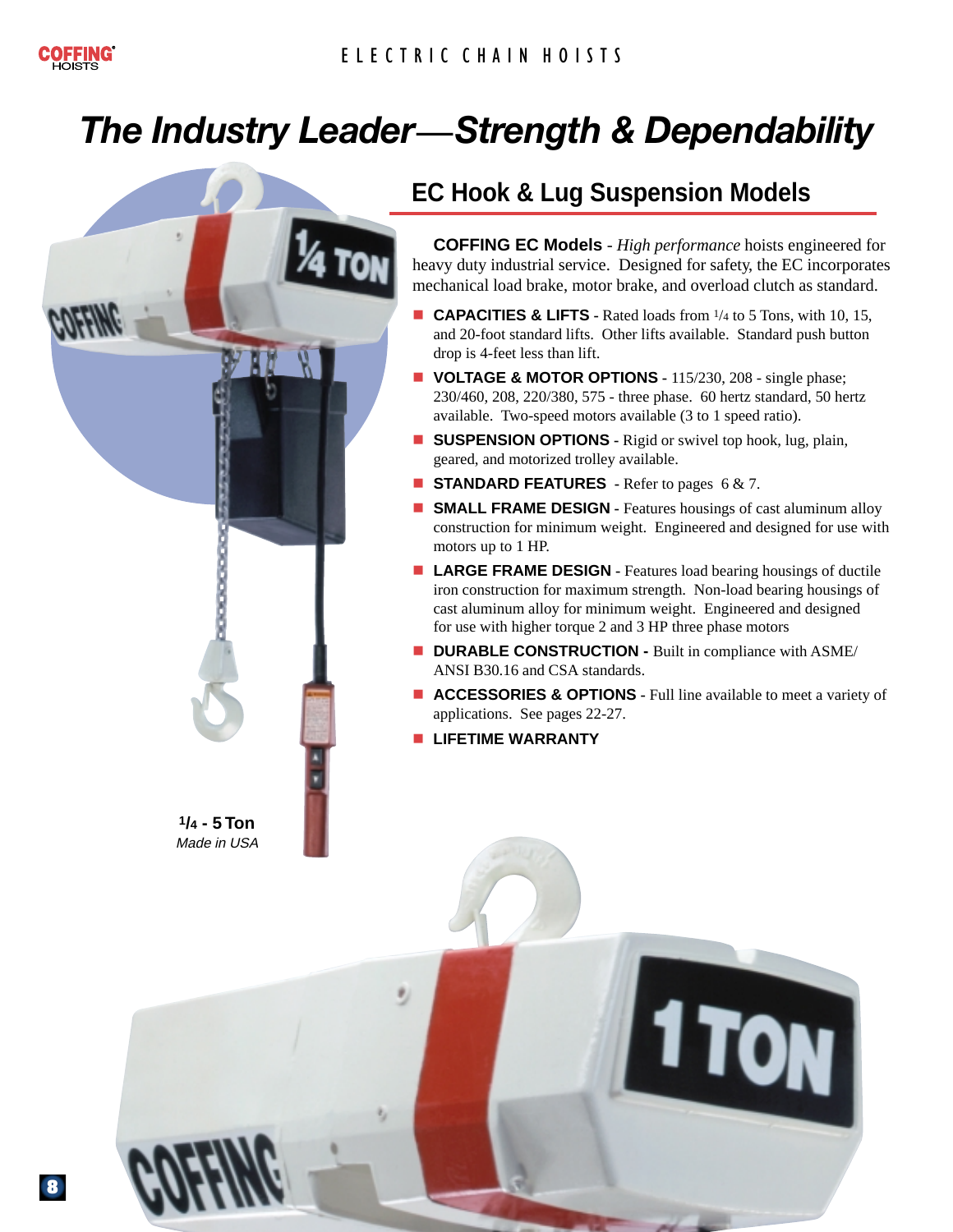## SPECIFICATIONS

#### **EC Hook & Lug Suspension Models**

| <b>Capacity</b><br>(Lb.)<br>(Ton) |                | <b>Model</b><br><b>Number</b> | Frame*<br><b>Size</b> | No. of<br><b>Chains</b> | <b>Motor</b><br><b>HP</b> | <b>Lift Speed (FPM)</b><br><b>Single</b><br><b>Two</b> |                | <b>Headroom</b><br>(In.) | <b>Housing Dimensions (In.)</b><br>W<br>H<br>L. |                 |                | Net Wt.**<br>(Lb.) |
|-----------------------------------|----------------|-------------------------------|-----------------------|-------------------------|---------------------------|--------------------------------------------------------|----------------|--------------------------|-------------------------------------------------|-----------------|----------------|--------------------|
| 500                               | 1/4            | EC-0516                       | S                     | 1                       | 1/4                       | 16                                                     | 5.3            | $16^{7}/_8$              | 8                                               | $11^{5}/8$      | $23^{3}/8$     | 100                |
| 500                               | 1/4            | EC-0532                       | S                     | 1                       | 1/2                       | 32                                                     | 10.7           | $16^{7}/8$               | 8                                               | $11^{5}/8$      | $23^{3}/8$     | 108                |
| 500                               | 1/4            | <b>EC-0564</b>                | S                     | $\mathbf{1}$            | $\mathbf{1}$              | 64                                                     | 21.3           | $16^{7}/8$               | 8                                               | $11^{5}/8$      | $23^{3}/8$     | 116                |
| 1000                              | 1/2            | <b>EC-1009</b>                | S                     | $\mathbf{1}$            | 1/4                       | 9                                                      | 3              | $16^{7}/8$               | 8                                               | $11^{5}/8$      | $23^{3}/8$     | 104                |
| 1000                              | 1/2            | EC-1016                       | $\mathsf{S}$          | 1                       | 1/2                       | 16                                                     | 5.3            | $16^{7}/8$               | 8                                               | $11^{5}/8$      | $23^{3}/8$     | 106                |
| 1000                              | 1/2            | EC-1032                       | S                     | $\mathbf{1}$            | $\mathbf{1}$              | 32                                                     | 10.7           | $16^{7}/_8$              | 8                                               | $11^{5}/8$      | $23^{3}/8$     | 118                |
| 2000                              | $\mathbf{1}$   | EC-2004                       | S                     | $\overline{2}$          | 1/4                       | $\overline{4}$                                         | 1.3            | $18^{1/4}$               | 8                                               | $11^{5}/8$      | $23^{3}/8$     | 116                |
| 2000                              | $\mathbf{1}$   | <b>EC-2008</b>                | S                     | $\overline{c}$          | 1/2                       | 8                                                      | 2.7            | $18^{1/4}$               | 8                                               | $11^{5}/8$      | $23^{3}/8$     | 116                |
| 2000                              | $\mathbf{1}$   | EC-2012                       | S                     | 1                       | 3/4                       | 12                                                     | $\overline{4}$ | $16^{7}/8$               | 8                                               | $11^{5}/8$      | $23^{3}/8$     | 114                |
| 2000                              | $\mathbf{1}$   | EC-2016                       | S                     | 1                       | 1                         | 16                                                     | 5.3            | $16^{7}/8$               | 8                                               | $11^{5}/8$      | $23^{3}/8$     | 118                |
| 2000                              | 1              | EC-2032                       | L                     | 1                       | $\overline{2}$            | 32                                                     | 10.7           | 23                       | $10^{7}/8$                                      | $14^{13}/_{16}$ | $31^{3}/_{16}$ | 295                |
| 4000                              | $\overline{2}$ | <b>EC-4006</b>                | $\mathsf{S}$          | $\overline{2}$          | 3/4                       | 6                                                      | $\overline{2}$ | $18^{15}/_{16}$          | 8                                               | $11^{5/8}$      | $23^{3}/8$     | 127                |
| 4000                              | 2              | <b>EC-4008</b>                | $\mathsf{S}$          | $\overline{2}$          | 1                         | 8                                                      | 2.7            | $18^{15}/_{16}$          | 8                                               | $11^{5}/8$      | $23^{3}/8$     | 133                |
| 4000                              | $\overline{c}$ | EC-4016                       | L                     | $\mathbf{1}$            | $\overline{2}$            | 16                                                     | 5.3            | 23                       | $10^{7}/8$                                      | $14^{13}/_{16}$ | $31^{3}/_{16}$ | 295                |
| 4000                              | $\overline{2}$ | EC-4024                       | L                     | $\mathbf{1}$            | 3                         | 24                                                     | 8              | 23                       | $10^{7}/8$                                      | $14^{13}/_{16}$ | $31^{3}/_{16}$ | 302                |
| 6000                              | 3              | EC-6005                       | S                     | 3                       | $\mathbf{1}$              | 5                                                      | 1.7            | $23^{1/4}$               | 8                                               | 12              | $26^{3}/8$     | 200                |
| 6000                              | $\mathbf{3}$   | EC-6010                       | L                     | 2                       | $\overline{2}$            | 10                                                     | 3.3            | $27^{3}/8$               | $10^{7}/8$                                      | $14^{13}/_{16}$ | $31^{3}/_{16}$ | 340                |
| 6000                              | 3              | EC-6016                       | L                     | $\overline{2}$          | 3                         | 16                                                     | 5.3            | $27^{3}/8$               | $10^{7}/8$                                      | $14^{13}/_{16}$ | $31^{3}/_{16}$ | 347                |
| 8000                              | $\overline{4}$ | <b>EC-8008</b>                | L                     | $\overline{c}$          | $\overline{2}$            | 8                                                      | 2.7            | $27^{3}/8$               | $10^{7}/8$                                      | $14^{13}/_{16}$ | $31^{3}/_{16}$ | 345                |
| 8000                              | $\overline{4}$ | EC-8012                       | L                     | $\overline{2}$          | 3                         | 12                                                     | $\overline{4}$ | $27^{3}/8$               | $10^{7}/_8$                                     | $14^{13}/_{16}$ | $31^{3}/_{16}$ | 352                |
| 10000                             | $\sqrt{5}$     | EC-10005                      | L                     | 3                       | $\overline{c}$            | 5                                                      | 1.7            | $27^{7}/8$               | $10^{7}/8$                                      | $14^{13}/_{16}$ | $31^{3}/_{16}$ | 393                |
| 10000                             | 5              | EC-10008                      |                       | 3                       | 3                         | 8                                                      | 2.7            | $27^{7}/8$               | $10^{7}/8$                                      | $14^{13}/_{16}$ | $31^{3}/_{16}$ | 393                |

**\* S** = Small frame hoist, parallel mounted, single or three phase. **L** = Large frame hoist, cross mounted, three phase only. **\*\*** For 10 ft. lift, top hook suspension and lug suspension units.

**NOTE:** For complete dimensional data, refer to Coffing Dimensional Databook.



**Housing Design** Brake cover (left) and electrical cover (right) easily removed for maintenance or service of unit. (Covers for EC Small Frame Unit

Shown)

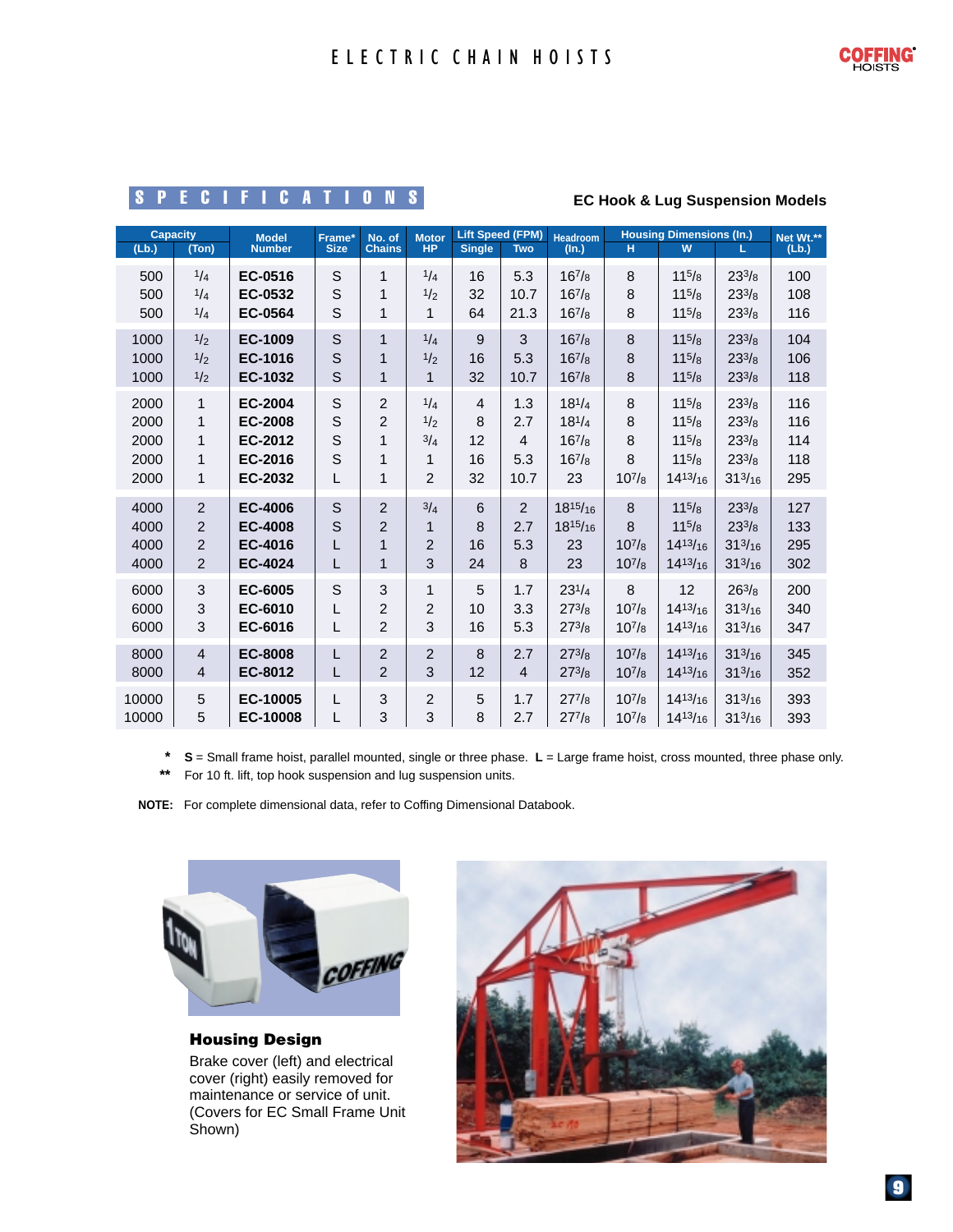# *Suspensions For A Variety of Applications Suspensions For A Variety of Applications*



## **EC Trolley Suspensions**

**COFFING ECT, ECGT, and ECMT Models** - Plain, geared, and motorized trolley suspensions with all the features of basic EC models for added flexibility in a variety of applications.

- **PLAIN TROLLEY** For manual positioning of hoist and load.
- **GEARED TROLLEY** For more precise positioning of hoist and load. Standard hand chain drop is 2-feet less than lift.
- **MOTORIZED TROLLEY** For faster positioning of hoist and load over longer distances. 35 or 75 FPM speeds standard with optional speeds of 18, 24, 50, 100, and 150 FPM.
- **VOLTAGES** 115/230, 208 single phase; 230/460, 208, 220/380, 575 - three phase. 60 hertz standard, 50 hertz available.
- **TWO-SPEED MOTORIZED TROLLEY MODELS Optional with** 3 to 1 speed ratio, three-phase, single voltage only.
- **WRAP-AROUND SIDE PLATES** Act as safety lugs and as bumpers to protect wheels. Available to fit American Standard I-Beams, wideflange, and patented track beams. Specify track type and beam size.
- **PRECISION TROLLEY WHEELS -** Machined, cast iron wheels with sealed, lifetime lubricated ball bearings for extended trolley life. Motorized trolley wheels heat treated for added durability. Bronze and stainless steel wheels optional.
- **TWO TROLLEY DESIGNS** 4-wheel design on <sup>1</sup>/4 3 ton negotiates 48" minimum radius curve, including patented track applications. 8-wheel design on 4 and 5 ton reduces beam flange stress.
- **ACCESSORIES & OPTIONS** Full line available to meet a variety of applications. See pages 22-27.
- **LIFETIME WARRANTY**

COFFING